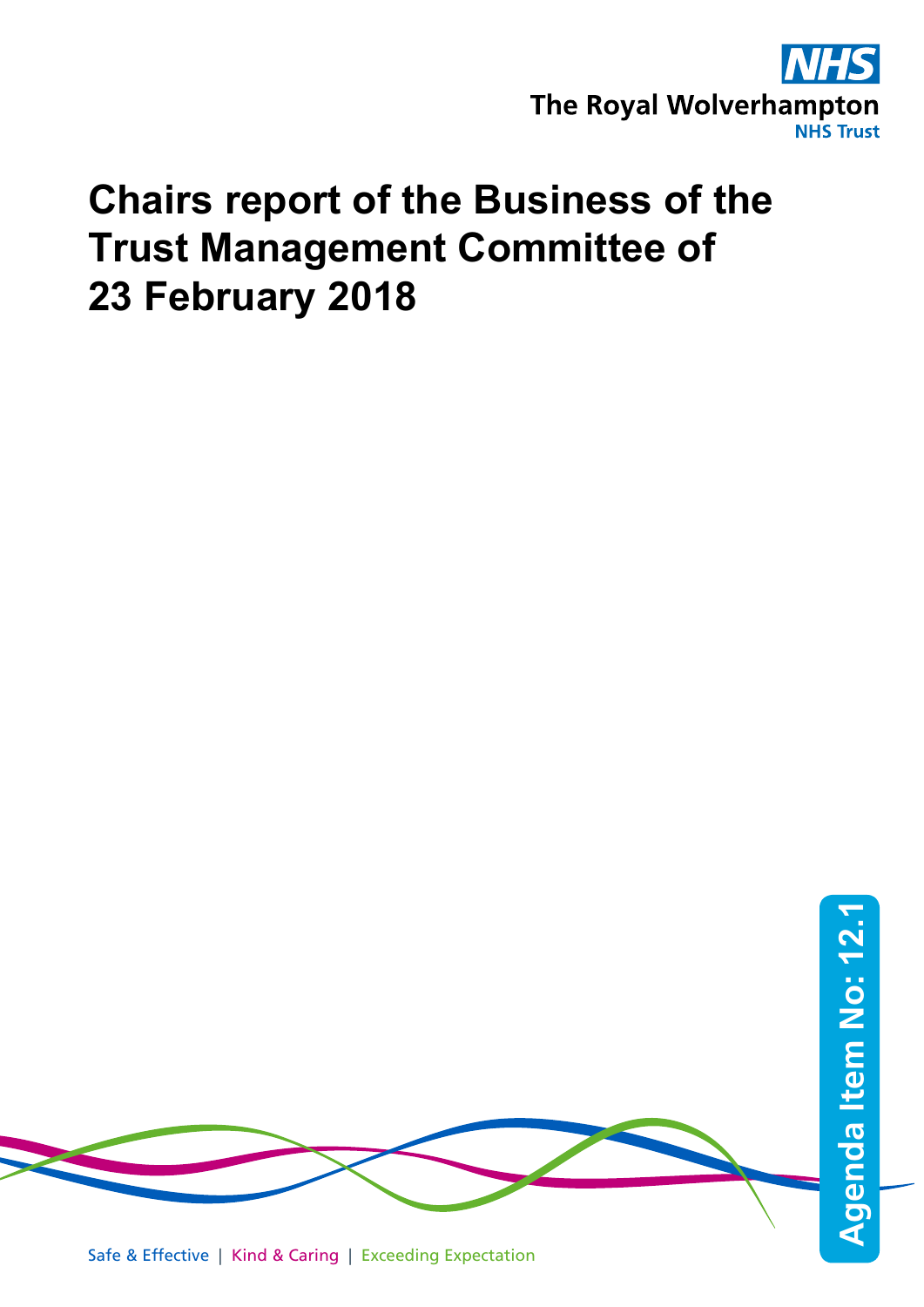**NHS** The Royal Wolverhampton

| <b>Trust Board Report</b>                                      |                                                                                                                                                                                                                                                                                                                                                                                                                                                 |  |
|----------------------------------------------------------------|-------------------------------------------------------------------------------------------------------------------------------------------------------------------------------------------------------------------------------------------------------------------------------------------------------------------------------------------------------------------------------------------------------------------------------------------------|--|
| <b>Meeting Date:</b>                                           | 26 March 2018                                                                                                                                                                                                                                                                                                                                                                                                                                   |  |
| Title:                                                         | Chairs report of the Business of the Trust Management Committee of 23<br>February 2018                                                                                                                                                                                                                                                                                                                                                          |  |
| <b>Report of:</b>                                              | The Trust Management Committee's role is to oversee and co-ordinate the<br>Trust operations on a Trust-wide basis and to direct and influence the Trust<br>service strategies and other key service improvement strategies which<br>impact on these, in accordance with the Trust overall vision, values and<br>business strategy.                                                                                                              |  |
| <b>Action</b><br><b>Requested:</b>                             | Receive and note,                                                                                                                                                                                                                                                                                                                                                                                                                               |  |
| For the attention<br>of the Board                              |                                                                                                                                                                                                                                                                                                                                                                                                                                                 |  |
| <b>Assure</b>                                                  | The Report provides assurance regarding the approval of Business<br>$\bullet$<br>Cases and Policies.                                                                                                                                                                                                                                                                                                                                            |  |
| <b>Advise</b>                                                  | The report raises no new or changed risks.<br>$\bullet$                                                                                                                                                                                                                                                                                                                                                                                         |  |
| <b>Alert</b>                                                   | One Business Case was not approved as it lacked the required<br>assurances. It has been asked that it be represented when these are in<br>place.                                                                                                                                                                                                                                                                                                |  |
| <b>Author + Contact</b><br>Details:                            | Tel 01902 694294 Email keith.wilshere1@nhs.net                                                                                                                                                                                                                                                                                                                                                                                                  |  |
| <b>Links to Trust</b><br><b>Strategic</b><br><b>Objectives</b> | 1. Create a culture of compassion, safety and quality<br>2. Proactively seek opportunities to develop our services<br>3. To have an effective and well integrated local health and care system that operates<br>efficiently<br>4. Attract, retain and develop our staff, and improve employee engagement<br>5. Maintain financial health - Appropriate investment to patient services<br>6. Be in the top 25% of all key performance indicators |  |
| <b>Resource</b><br>Implications:                               | None.                                                                                                                                                                                                                                                                                                                                                                                                                                           |  |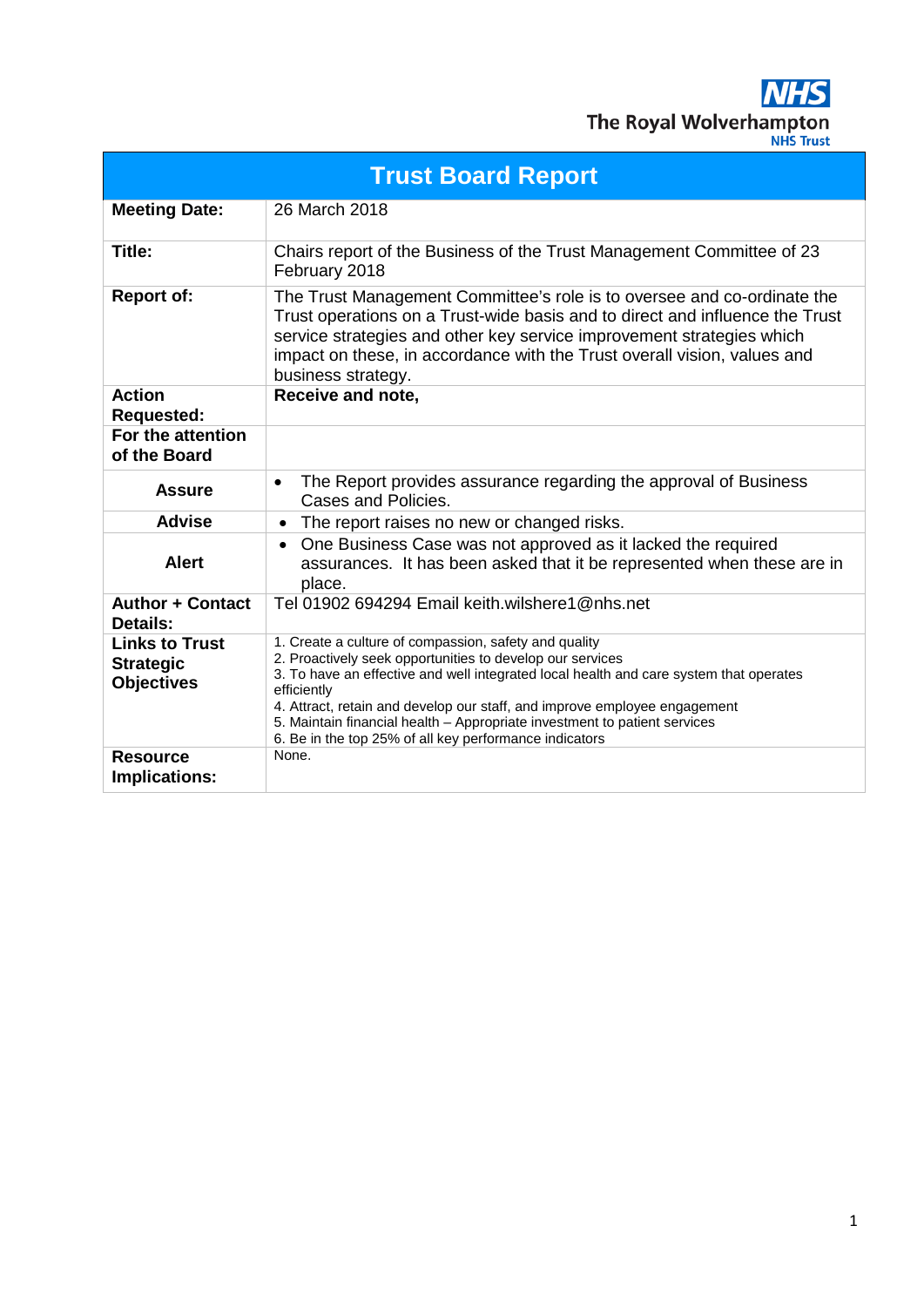# **Main Discussion/Action Points:**

# **Considered and approved the following business cases:**

# **18/057: Replacement Microscope for routine blood Morphology Business Case**

It was agreed: that the Replacement Microscope for routine blood Morphology Business Case be approved.

# **18/058: Expansion of Urology Out-patient Services at Cannock Chase Hospital – Flexible Cystoscopies Business Case.**

It was agreed: that the Expansion of Urology Out-patient Services at Cannock Chase Hospital – Flexible Cystoscopies Business Case be approved.

# **18/059: Additional Bladder Scanner Business Case.**

It was agreed: that the Additional Bladder Scanner Business Case be approved.

# **18/060: Replacement of chemical based x-ray processors with digital x-ray developers Business Case.**

It was agreed: that the Replacement of chemical based x-ray processors with digital x-ray developers Business Case be approved.

# **18/061: Acquisition of a replacement automated Tissue Embedding System for the Cellular Pathology Department – Histopathology Laboratory Business Case.**

It was agreed: that the Acquisition of a replacement automated Tissue Embedding System for the Cellular Pathology Department – Histopathology Laboratory Business Case be approved.

# **18/062: Replacement of Auto refractor Business Case.**

It was agreed: that the Replacement of Auto refractor Business Case be approved.

# **One Business Case was not approved and will be represented:**

*18/063: Outsource Out of hours CT Head Scans Business Case.*

# **18/065: NICE TAG 478 Brentuximab Vedotin For Treating Relapsed Or Refractory Systemic Anaplastic Large Cell Lymphoma Business Case**

It was agreed: that the NICE TAG 478 Brentuximab Vedotin For Treating Relapsed Or Refractory Systemic Anaplastic Large Cell Lymphoma Business Case be approved.

# **18/066: NICE TAG 473 Cetuximab For Treating Recurrent Or Metastatic Squamous Cell Carcinoma Of The Head And Neck Business Case**

It was agreed: that the NICE TAG 473 Cetuximab For Treating Recurrent Or Metastatic Squamous Cell Carcinoma Of The Head And Neck Business Case be approved.

# **18/067: NICE TAG 474 Sorafenib For Treating Hepatocellular Carcinoma Business Case**

It was agreed: that the NICE TAG 474 Sorafenib For Treating Hepatocellular Carcinoma Business Case be approved.

# **18/068: MMG Application For The Use Of Akynzeo Business Case**

It was agreed: that the MMG Application For The Use Of Akynzeo Business Case be approved.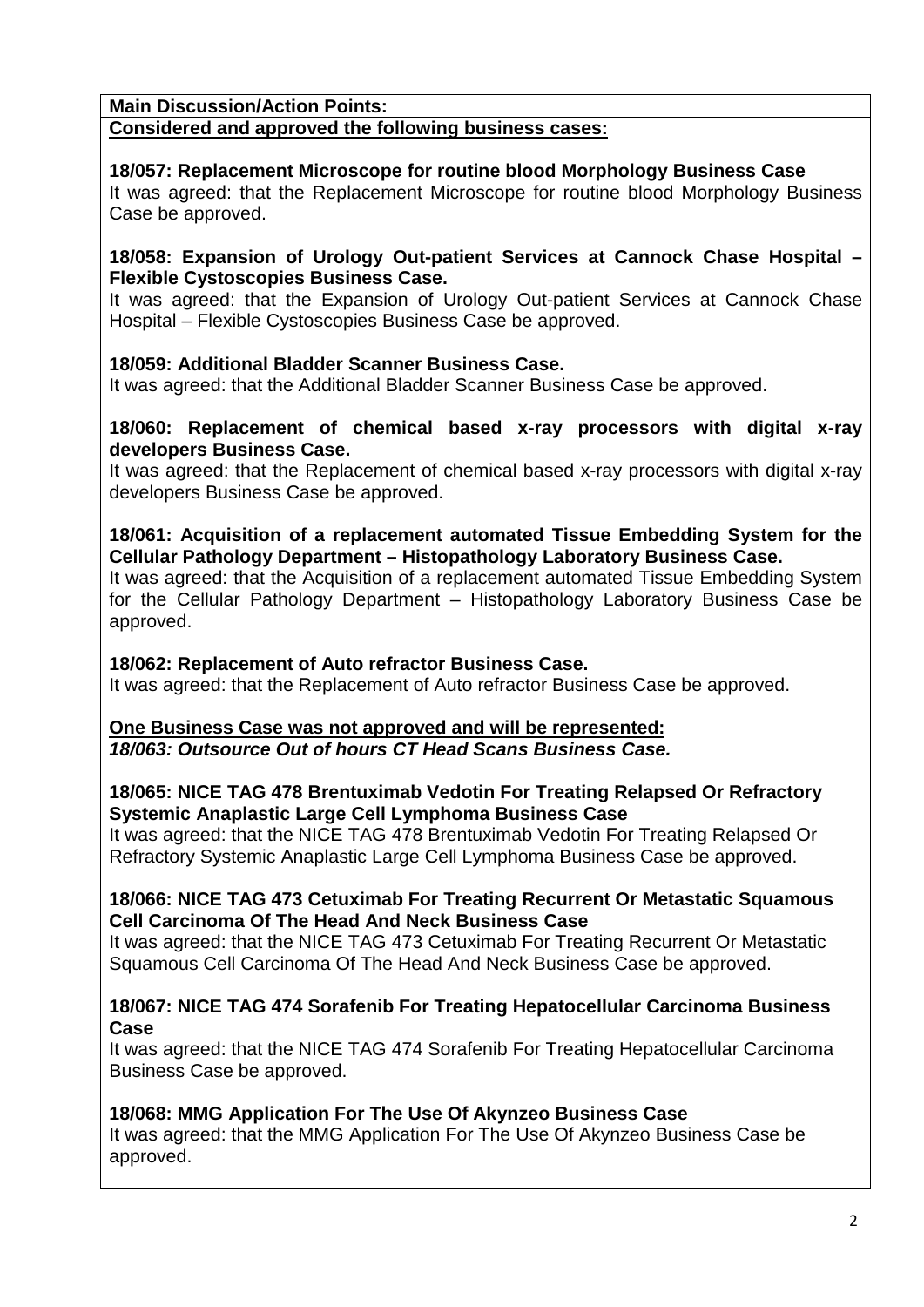**18/069: Use Of Evotaz For The Treatment Of HIV-1 Infection In Adults Business Case** It was agreed: that the Use Of Evotaz For The Treatment Of HIV-1 Infection In Adults Business Case be approved.

# **18/070: Use Of Evotaz For The Treatment Of HIV-1 Infection In Adults Business Case**

It was agreed: that the Use Of Evotaz For The Treatment Of HIV-1 Infection In Adults Business Case be approved.

# **18/071: Use Of Rezolsta For The Treatment Of HIV-1 Infection In Adults Business Case**

It was agreed: that the Use Of Rezolsta For The Treatment Of HIV-1 Infection In Adults Business Case be approved.

# **18/072: Use Of Tenofovir Allafenamide For The Treatment Of HIV-1 Infection In Adults Business Case**

It was agreed: that the Use Of Tenofovir Allafenamide For The Treatment Of HIV-1 Infection In Adults Business Case be approved.

# **18/073: Cobicistat: Use of Cobicistat as a booster in treatment for HIV positive adults Business Case**

It was agreed: that the Cobicistat: Use of Cobicistat as a booster in treatment for HIV positive adults Business Case be approved.

# **18/074: Business Case for Personalised Care and Support Planning CQUIN Business Case**

It was agreed: that the Business Case for Personalised Care and Support Planning CQUIN Business Case be approved.

# **Approved the following policies;**

# **18/083: OP67 Patient Escort Policy & OP57 Oxygen Policy amendment**

It was agreed: that OP67 Patient Escort Policy & OP57 Oxygen Policy amendment be approved.

# **18/084: IP04 Transportation of Specimens Policy**

It was agreed: that IP04 Transportation of Specimens Policy be approved.

# **18/085: IP05 Linen Policy (renamed Laundry Management Policy)**

It was agreed: that IP05 Linen Policy (renamed Laundry Management Policy) be approved.

# **18/086: IP06 Prevention, Control & Management of** *C.difficile* **Policy**

It was agreed: that IP06 Prevention, Control & Management of *C.difficile* Policy be approved.

# **18/087: MP08 NEW Use of Free Drugs Policy**

It was agreed: that MP08 NEW Use of Free Drugs Policy be approved.

# **18/088: HR06 Dispute Resolution in the Workplace Policy (including Dignity and Respect at Work) Policy**

It was agreed: that HR06 Dispute Resolution in the Workplace Policy (including Dignity and Respect at Work) be approved.

# **18/089: HS11 Management of Medical Devices Policy**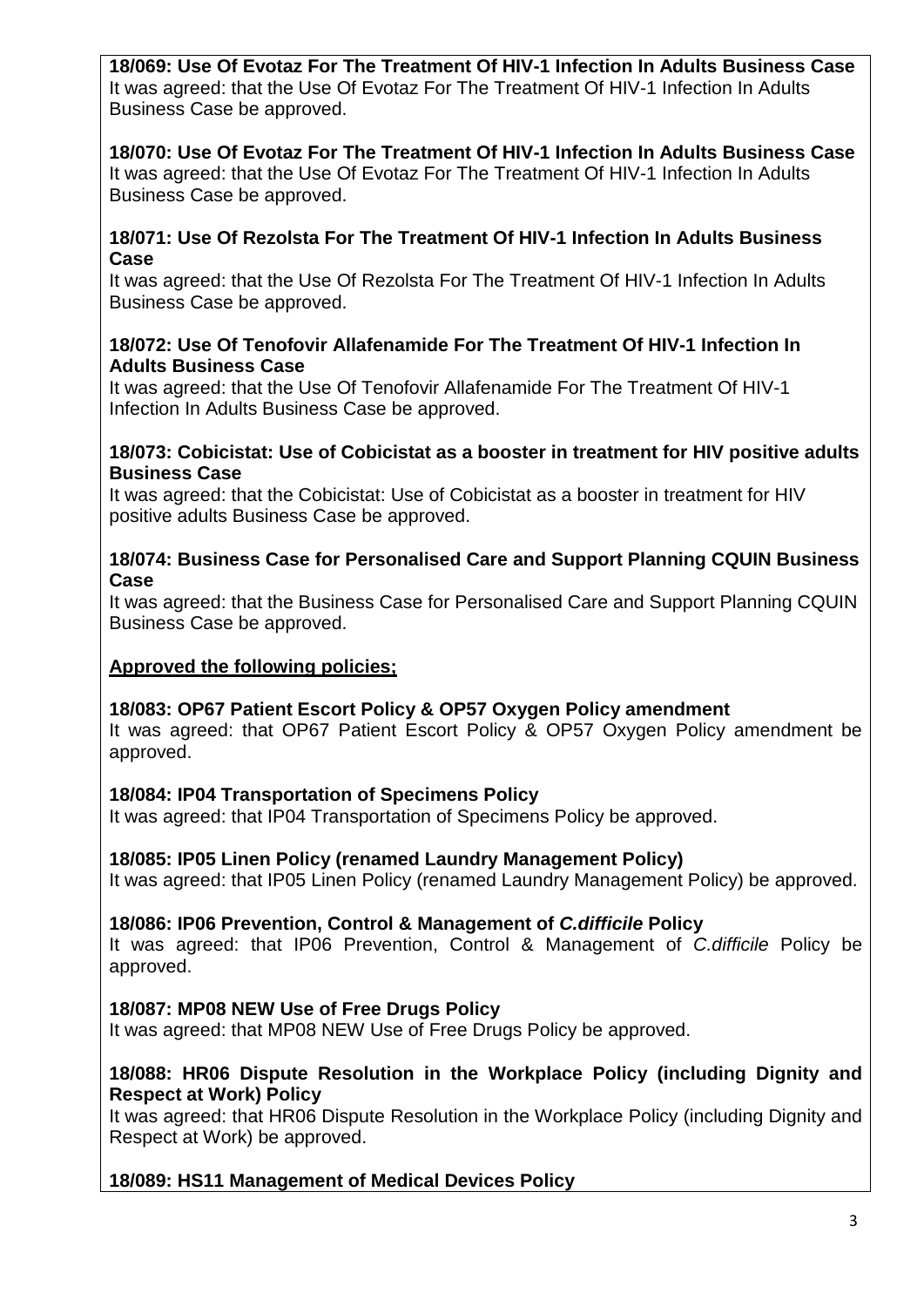It was agreed: that HS11 Management of Medical Devices Policy be approved.

# **18/090: OP89 Certification of Death Policy**

It was agreed: that OP89 Certification of Death Policy be approved.

# **18/091: Visiting Charter SOP (Previously CP43)**

It was agreed: that Visiting Charter SOP (Previously CP43) be approved.

# **18/092: Management of External Visits SOP**

It was agreed: that Management of External Visits SOP be approved.

# **18/093: Chaperone SOP**

It was agreed: that Chaperone SOP be approved.

# **18/094: Huddleboard SOP**

It was agreed: that Huddleboard SOP be approved subject to the clarification raised.

| <b>Risks Identified:</b>  | The Trust Management Committee has had regard to any         |
|---------------------------|--------------------------------------------------------------|
| <b>Include Risk Grade</b> | risks identified in respect of these matters. The TMC also   |
| (categorisation           | has a standing item on every agenda, at which point          |
| matrix/Datix number)      | anybody present may raise any matter which is deemed to      |
|                           | be worthy of consideration for inclusion on a risk register. |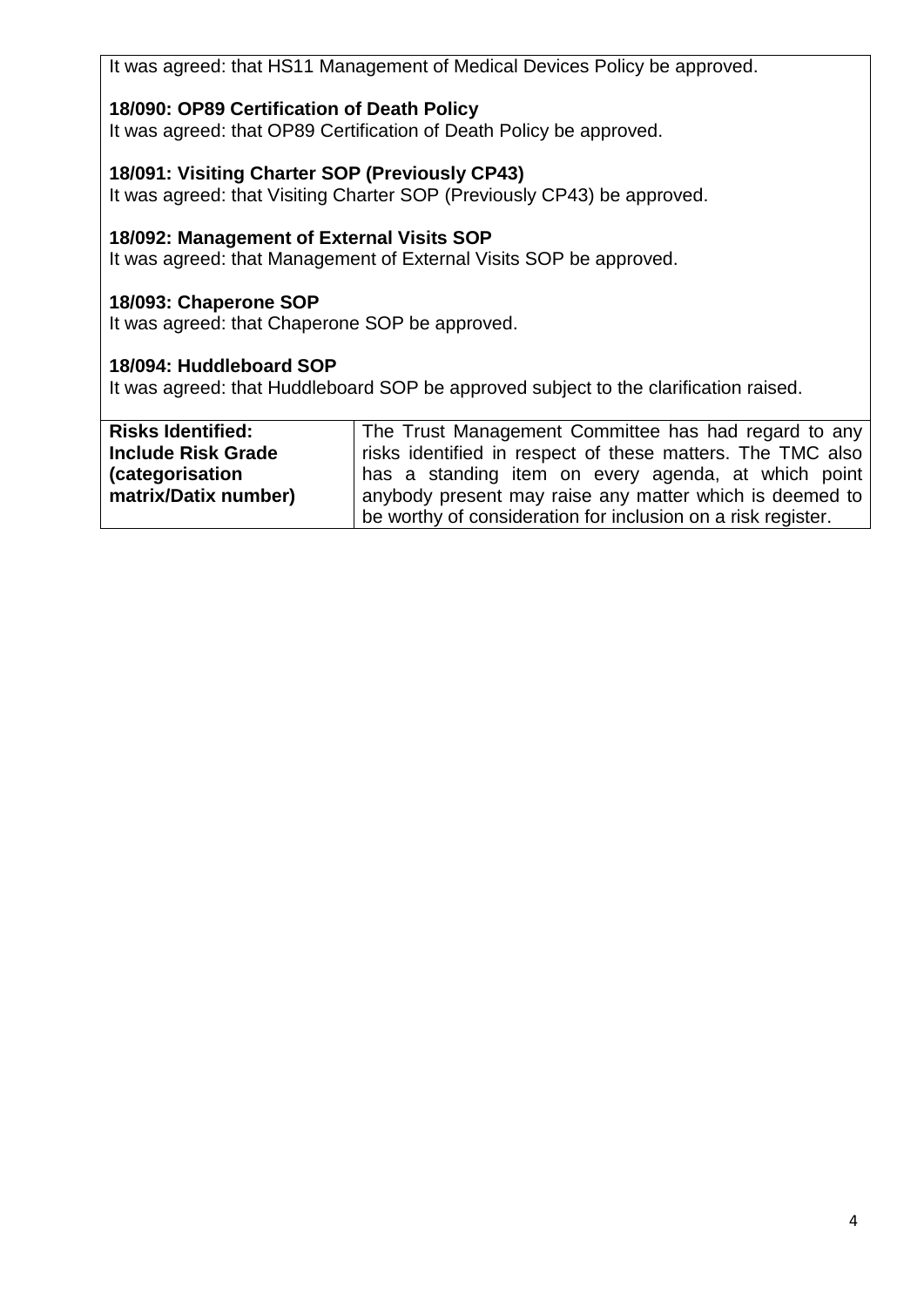# The Royal Wolverhampton NHS Trust

# **TRUST MANAGEMENT COMMITTEE**

# **Minutes of the meeting of the Trust Management Committee held at 1.30pm on Friday 23 February 2018 in the Board Room, Corporate Services Centre, Building 12, New Cross Hospital, Wolverhampton.**

#### **Present:**

Ms C Etches Chief Nursing Officer Ms D.Hickman Deputy Chief Nurse Ms B Morgan **Head Nurse** – Division 2 Ms G Nuttall Chief Operating Officer Dr J Odum<br>
Ms T Palmer<br>
Ms T Palmer<br>
Mead of Midwifer Ms T Palmer **Head of Midwifery**<br>
Mr T Powell **Head of Midwifery** Professor B Singh Clinical Director IT

#### **In Attendance:**

Ms T.Black (for Clair Hobbs) Matron<br>Ann-Marie Cannaby Matron Chief N Ms S.Evans **Head of Communications** Ms A.Tennant Clinical Director Pharmacy Mr J.Vanes (Observing) Trust Chair<br>
Mr K.Wilshere Company S

#### **Apologies:**

Dr S Grumett Lead Cancer Clinician Dr C Higgins Divisional Medical Director, D1<br>Ms C Hobbs Head Nurse, D1 Dr B McKaig **Associate Medical Director -** Associate Medical Director -Mr S Mahmud **Director of Integration** 

Mr I Badger **Divisional Medical Director**, D1 Professor J Cotton Director of Research and Development Ms V. Whatley (for Dr M Cooper) Director of Infection Prevention and Control Dr L Dowson Divisional Medical Director, D2<br>Mr A Duffell Director of Workforce Director of Workforce Mr D Loughton Chief Executive (joined the meeting at Mr W Nabih **Head of Estates Developments** Deputy Chief Operating Officer, D2 Mr M Sharon **Director of Planning and Performance** Dr A K Viswanath Divisional Medical Director, D2

Chief Nursing Officer designate - April 2018 Ms H.Troalen (for Mr Stringer) Deputy Chief Financial Officer Company Secretary

Ms V.Whatley (for Dr M Cooper) Director of Infection Prevention and Control Mr L Grant **Deputy Chief Operating Officer, D1** Head Nurse, D1 Appraisal/Revalidation Dr J Parkes Vertical Integrated GP Ms S Roberts **Divisional Manager, Estates and Facilities**<br>Dr M Sidhu **Divisional Director Vertical Integration** Clinical Director Vertical Integration Mr K Stringer Chief Finance Officer

#### **18/047: Apologies for absence**

Apologies for absence were received from Mr L Grant, Dr S Grumett, Dr C Higgins, Ms C Hobbs, Dr B McKaig, Mr S Mahmud, Ms B Morgan, Dr J Parkes, Ms S Roberts, Dr M Sidhu, Mr K Stringer, Ms V.Whatley.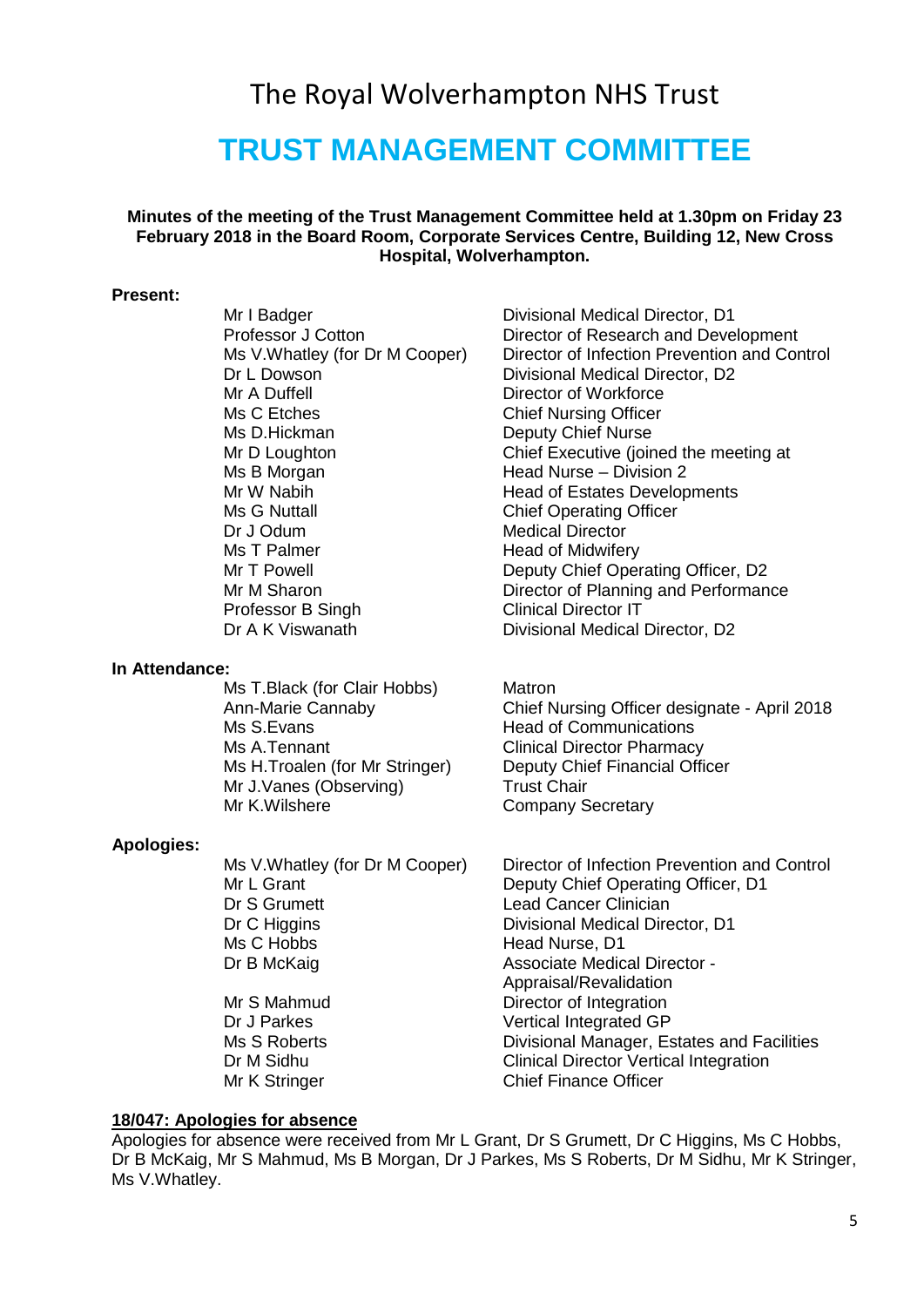# **18/048: Declarations of Interest**

There were no new or changed declarations of interest given at the meeting.

#### **18/049: Minutes of the meeting of the Trust Management Committee held on 23 January 2018**

There were no changes to the minutes other than those already submitted.

#### **It was agreed: that the Minutes of the meeting of the Trust Management Committee held on 24 November 2017 be approved.**

#### **18/050: Matters arising from the Minutes of the previous meeting**

There were no matters arising from the minutes raised.

#### **18/051: Action Points List**

24 November 2017 – **17/374**: Risk (Standing Item) – Ms Nuttall confirmed that the Trust Risk Register entry will be revised to reflect the emerging situation in Cancer Care in City and Sandwell. **Action:** Ms Nuttall to revise the appropriate Trust Risk Register entry. Friday 23 February 2018 Ms Nuttall confirmed this Action had been completed. The Action was therefore agreed as closed.

26 January 2018 - **18/006**: Information Management and Technology Update **Action:** Mr Grant to confirm the completion of gathering views on ICE and resulting further actions. Friday 23 February 2018

It was confirmed by Ms Nuttall that Mr Grant had commenced the process of gaining views on this matter. The Action was therefore agreed as closed.

#### **18/052: Review of Terms of Reference of Trust Management Committee**

Mr Wilshere introduced the review and highlighted that the current terms of reference were circulated with the papers with initial revisions included. He asked that any further changes be forwarded to him by Friday 9 March 2018. The revised version will be presented for final review and approval at the Trust Management Committee 23 March 2018. Ms Etches asked when the review due date was. Mr Wilshere said that currently it states March 2018 and the 23 March would be in the month. Mr Sharon asked whether the meeting purpose had changed. Mr Wilshere said they were as previously approved. Mr Sharon said he would forward suggested changes to this.

**Action:** All Committee members to forward any comments and changes to the Terms of reference to the Company Secretary by 9 March 2018.

# **18/053: Capital Programme – 5 Years re-fresh**

Mr Nabih introduced the paper and outlined it was the first draft with the programme for 18/19 including a number of assumptions as outlined with further impacts beyond 18/19 identified as far as known. Mr Loughton asked whether the records had left Wrekin House. Ms Nuttall confirmed this was the case. Mr Sharon said he could not find any reference to West Park. Ms Nuttall asked for clarification as to in what way it would be included. Mr Loughton asked for it to be included along with a Primary Care Hub, Broad Street and work on New Cross regarding two wards. Ms Etches also highlighted issues relating to de-contamination changes not currently in the programme. Mr Nahib confirmed he would talk to Di Preston regarding the potential impact and possible inclusion of this. Ms Nuttall referred to the need for inclusion in the wider decontamination plan. Mr Loughton said it also depends on possible national funding positions. Mr Nahib also said he has deferred any possible income from the sale of the eye infirmary site. Mr Loughton confirmed he would discussion the position with Mr Stringer regarding the valuation of this site.

#### **It was agreed: that the Capital Programme – 5 Years re-fresh be approved subject to the items for clarification and inclusion raised.**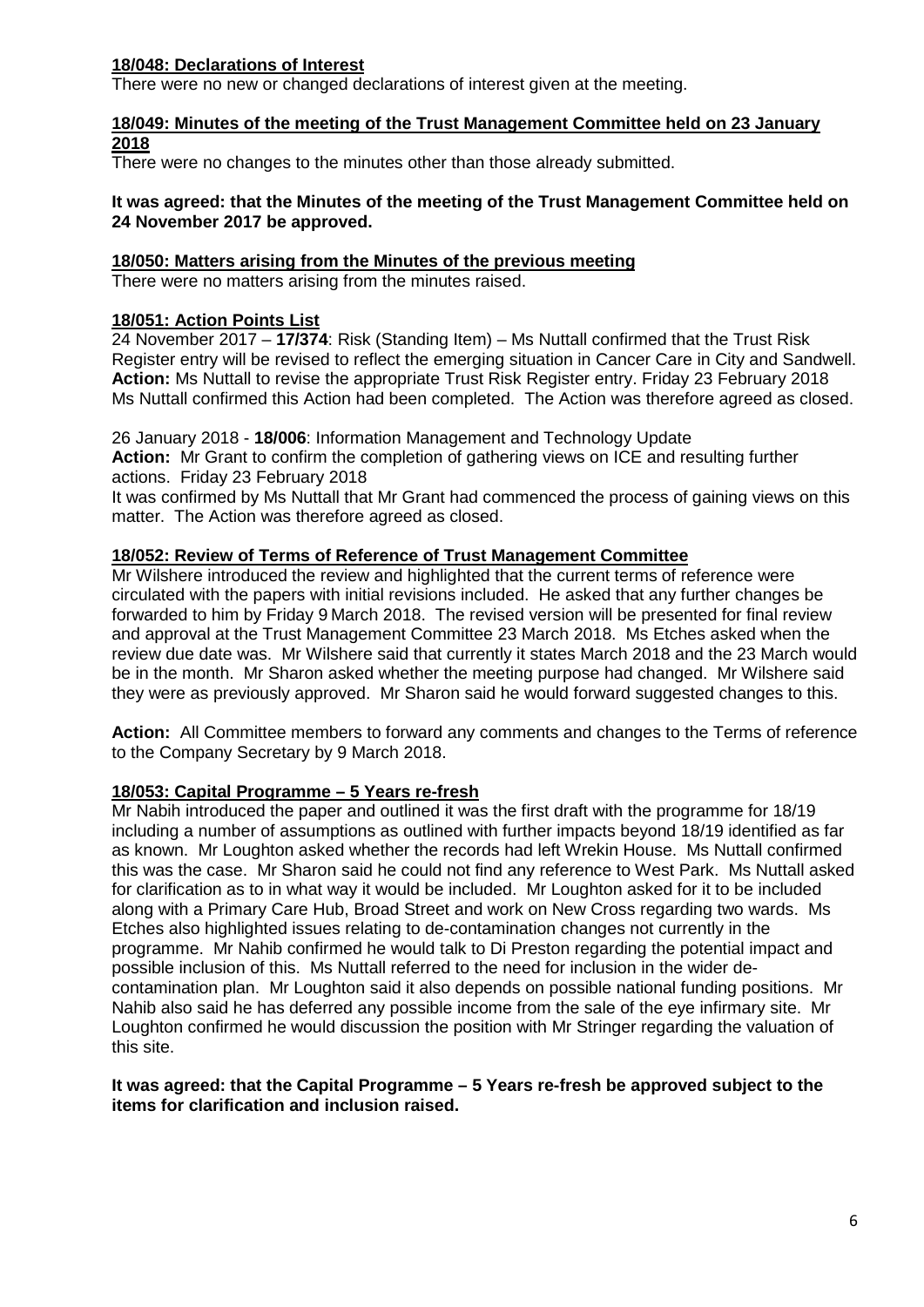# **18/054: Property Management Update Report**

Mr Nahib introduced the report for noting.

#### **It was agreed: that the Property Management Update Report be received and noted.**

# **18/055: Pharmacy Annual Report**

Ms Tennant introduced the report including updates on progress of the hospital pharmacy transformation plan, coverage of all safety and governance processes, feedback on the efficiency of the department and she referred to the provided infographic illustrating the extent of the workload and work undertaken with a focus on supporting front line practice. Ms Tennant illustrated that there was further work that could be done regarding early intervention, education and training front line staff that may contribute further to safety and reducing errors but that as yet the resource and capacity to undertake this has not been identified and that options were being explored.

Ms Tennant and Mr Loughton referred to the recent announcement and support from the Secretary of State. Ms Etches asked whether there was any staffing guidance for Pharmacy departments. Ms Tennant said there was no national guidance but the department has used a locally validation West Midlands tool which illustrate a gap of approximately 20 Pharmacists at present. She went on to refer to how technician roles are differently utilised to mitigate some of the impact of the shortfall on the Wards. Mr Loughton asked for a further briefing from Ms Tennant.

**Action:** Ms Tennant to provide the Chief Executive with a further briefing on medication errors, efficiency and staffing in relation to use of resources.

#### **It was agreed: that the Pharmacy Annual Report be received and noted.**

#### **18/056: Division 1 Quality & Governance Report**

Mr Badger introduced the governance report and highlighted the downgrading of a risk. He went on the refer to the Never Events and the support being planned through perioperative practice interventions through training for front line staff and the development of future leaders within theatres and that this work is to commence in the near future. He also referred to issues with staffing in the neonatal unit relating to a shortage of cots and nurses to attend them.

Mr Loughton asked about the staffing position in Neonatal Nursing. Mr Palmer confirmed the current shortfall of 20 nursing staff. Mr Loughton asked if any had been recruited recently and what was being planned to recruit. Ms Palmer said that staff recruited tend to move on quickly from this area and organisation. Mr Loughton asked whether it was known why staff moved on quickly. He asked Mr Duffell and Ms Palmer to progress recruitment in this area. Ms Etches referred to a recent per review of the area and highlighted that work is underway with the unit supported by a clear Action Plan and that work is underway to commence the recruitment process.

Dr Dowson commented on risk 4903 regarding meeting the specialised commissioning threshold for Lung Cancer. Data from the cancer database suggested that even with additional lung cancer referrals from Walsall, the total number of cases would still fall well below the stated requirement of 150 per year. Mr Badger confirmed that reliable data was being sought. Prof Cotton said that the Trust might struggle to recruit sufficient numbers and the need to be more acquisitive to meet the requirements to be a centre.

Ms Nuttall said that a Business case has been approved to increase the staffing numbers to meet the criteria. She also referred to issues with data from specialist commissioners and that although there may be a shortfall, options were being explored along with accurate data.

Ms Black introduced the Nursing part of the report and highlighted the current vacancies, one infection prevention incident, the improvement in infection prevention mandatory training levels, one fall with serious harm deemed unavoidable, one grade three pressure injury as yet undetermined, and work to address declining quality indicators in SEU being commenced.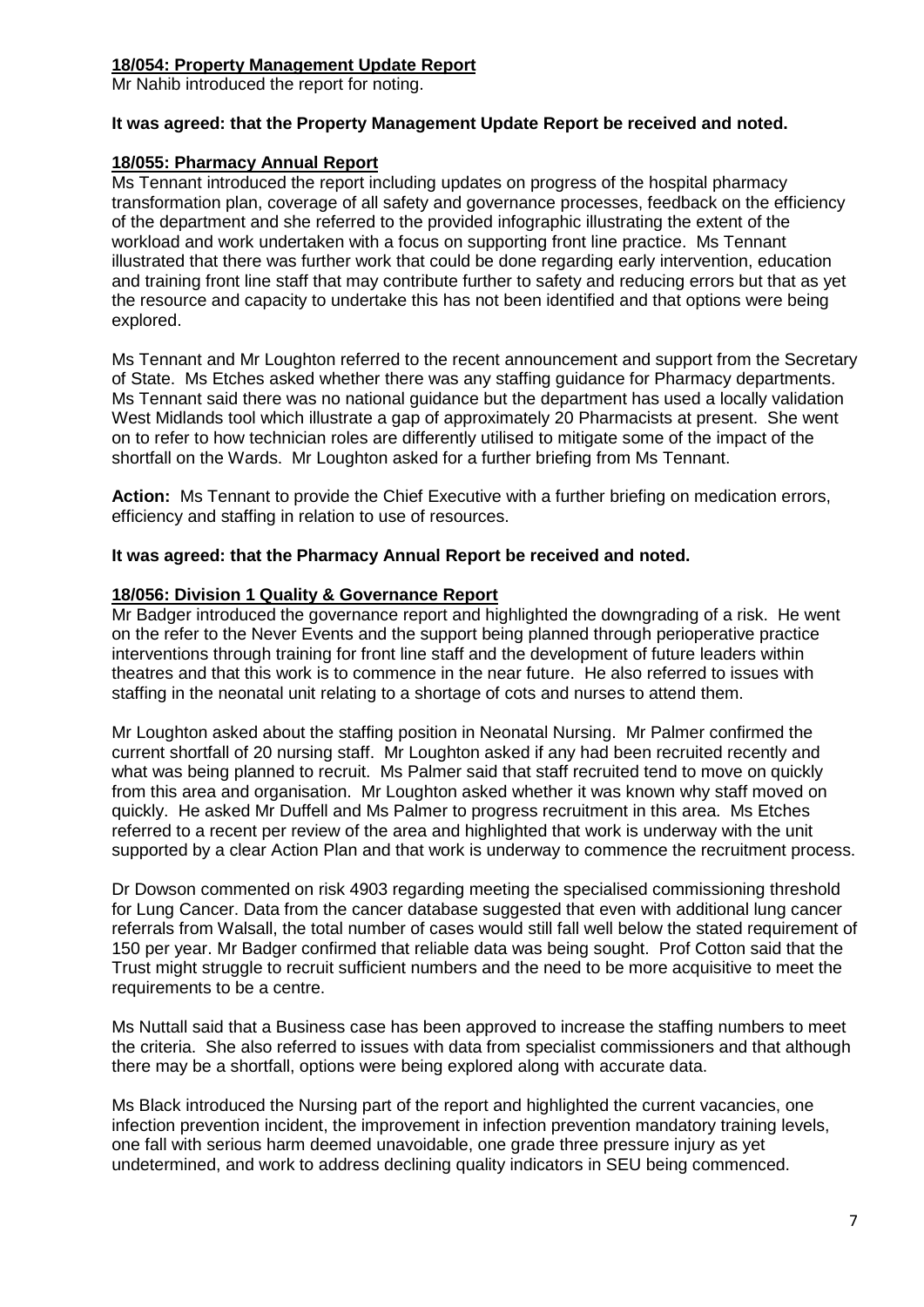Ms Palmer introduced the Midwifery part of the report and highlighted the situation since the announcement of the cap in numbers and that current predicted data shows a stabilising situation. She also referred to new staff recently started and the move to a ratio of 1:31 from 1:32 as reported in the IQPR.

Mr Loughton asked where the staff had been attracted from. Ms Palmer said they had come from a number of areas including Birmingham, Walsall, Dudley and Worcester amongst others. Mr Loughton asked whether the removal of the Dudley cap would have an impact. Ms Palmer confirmed that Dudley had recent added further capacity to their service.

# **It was agreed: that the Division One Report be received and noted.**

# **Division 1 Business Cases**

**18/057: Replacement Microscope for routine blood Morphology Business Case** Mr Badger introduced the Business Case approved at capital group.

**It was agreed: that the Replacement Microscope for routine blood Morphology Business Case be approved.**

# **18/058: Expansion of Urology Out-patient Services at Cannock Chase Hospital – Flexible Cystoscopies Business Case.**

Mr Badger introduced the Business Case as part of Capital programme.

#### **It was agreed: that the Expansion of Urology Out-patient Services at Cannock Chase Hospital – Flexible Cystoscopies Business Case be approved.**

#### **18/059: Additional Bladder Scanner Business Case.**

Mr Badger introduced the Business Case as part of Capital programme.

# **It was agreed: that the Additional Bladder Scanner Business Case be approved.**

#### **18/060: Replacement of chemical based x-ray processors with digital x-ray developers Business Case.**

Mr Badger introduced the Business Case as part of Capital programme.

#### **It was agreed: that the Replacement of chemical based x-ray processors with digital x-ray developers Business Case be approved.**

#### **18/061: Acquisition of a replacement automated Tissue Embedding System for the Cellular Pathology Department – Histopathology Laboratory Business Case.** Mr Badger introduced the Business Case as part of Capital programme.

**It was agreed: that the Acquisition of a replacement automated Tissue Embedding System for the Cellular Pathology Department – Histopathology Laboratory Business Case be approved.**

#### **18/062: Replacement of Auto refractor Business Case.** Mr Badger introduced the Business Case as part of Capital programme.

# **It was agreed: that the Replacement of Auto refractor Business Case be approved.**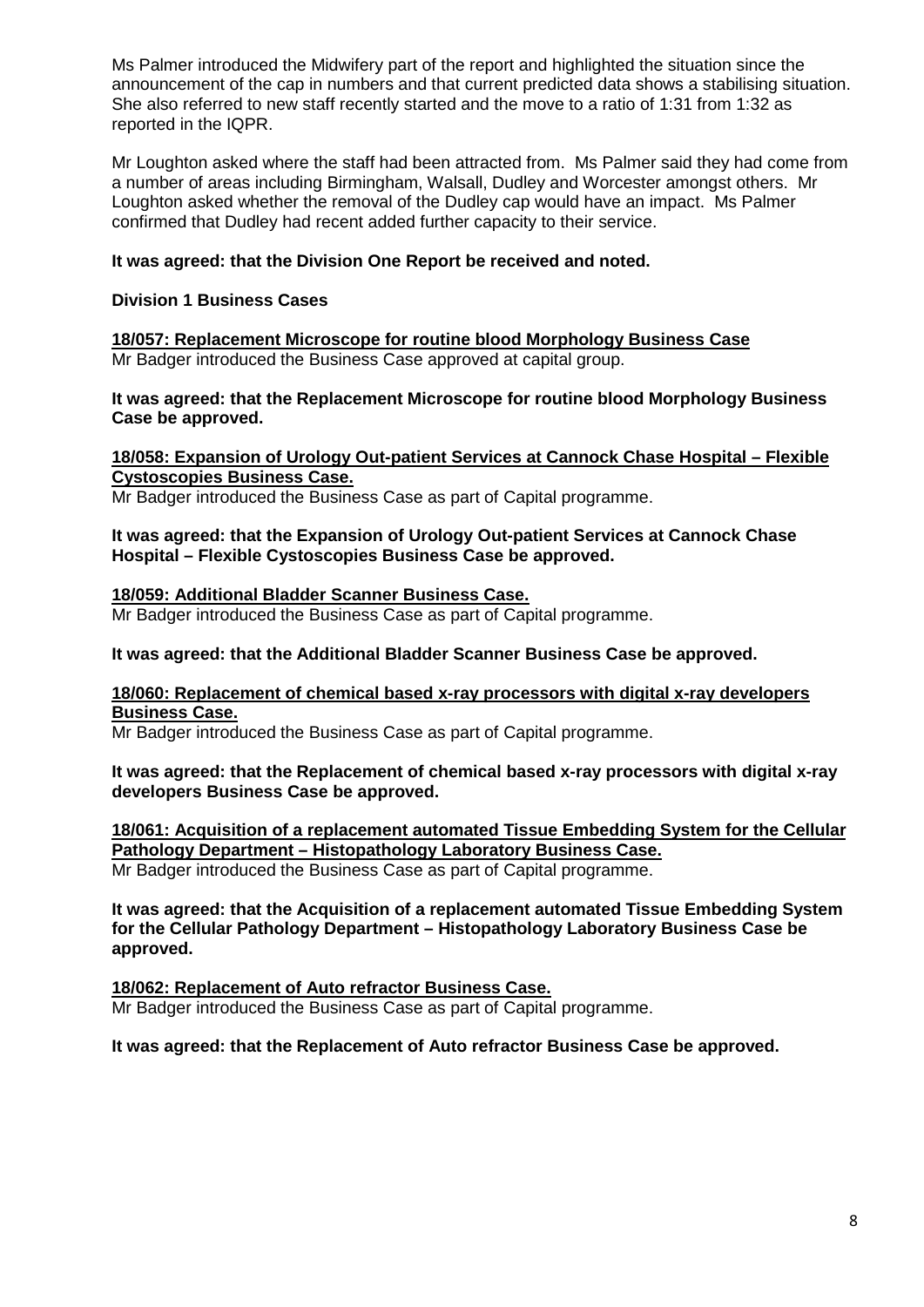# **18/063: Outsource Out of hours CT Head Scans Business Case.**

Mr Badger introduced the Business case. Mr Sharon said the Business Case was not represented at the Contract and Commissioning Group (C&C) and he confirmed the requirement for the function from the clinical senate. Dr Dowson asked about Radiology on-call arrangements. Ms Nuttall referred to other organisations outsourcing on-call functions. It was confirmed that the Business Case would need to be fully considered by C&C and be re-presented to a future Trust Management Committee.

**Action:** Outsource Out of hours CT Head Scans Business Case to be reviewed and re-presented from C&C.

#### **It was agreed: that the Outsource Out of hours CT Head Scans Business Case not be approved at this time and be re-considered in due course when recommended by the Contracting and Commissioning Group.**

# **18/064: Divisional Reports – Division 2**

Ms Morgan introduced the nursing elements of the report including positive recruitment to the new Stroke service. Mr Powell confirmed that there was a contingency plan available should it be required. Dr Dowson said there was more concern regarding a potential shortfall in Medical recruitment. There followed a discussion regarding the impact of campaigns and recruitment events including the extensive use of social media. Ms Etches highlighted the current position as being the lowest number of vacancies in the Division since it's formation and a considerable achievement. Ms Morgan also highlighted the reported safety items as per the report and highlighted further work and actions on late observations.

Mr Loughton whether there was a contingency regarding medical recruitment. Mr Powell said that a Consultant who was going to transfer from Walsall has now elected to remain in Walsall. Prof. Singh referred to further work pending on the development of the Clinical Fellowships that may impact positively on this and associated areas in the future that may help make posts more attractive.

Dr Dowson gave the governance report. Ms Etches asked about the red risk regarding staffing. Dr Dowson said it would be reviewed and likely downgraded as part of the scheduled governance review of the Divisional Risk Register.

# **It was agreed: that the Division Two Report be received and noted.**

# **Division 2 Business Cases**

Dr Viswanath introduced the Business Cases. Mr Vanes left the meeting. Mr Sharon confirmed all the Business cases had been considered at Contracting and Commissioning including the CQUIN scheme.

# **18/065: NICE TAG 478 Brentuximab Vedotin For Treating Relapsed Or Refractory Systemic Anaplastic Large Cell Lymphoma Business Case**

**It was agreed: that the NICE TAG 478 Brentuximab Vedotin For Treating Relapsed Or Refractory Systemic Anaplastic Large Cell Lymphoma Business Case be approved.**

# **18/066: NICE TAG 473 Cetuximab For Treating Recurrent Or Metastatic Squamous Cell Carcinoma Of The Head And Neck Business Case**

**It was agreed: that the NICE TAG 473 Cetuximab For Treating Recurrent Or Metastatic Squamous Cell Carcinoma Of The Head And Neck Business Case be approved.**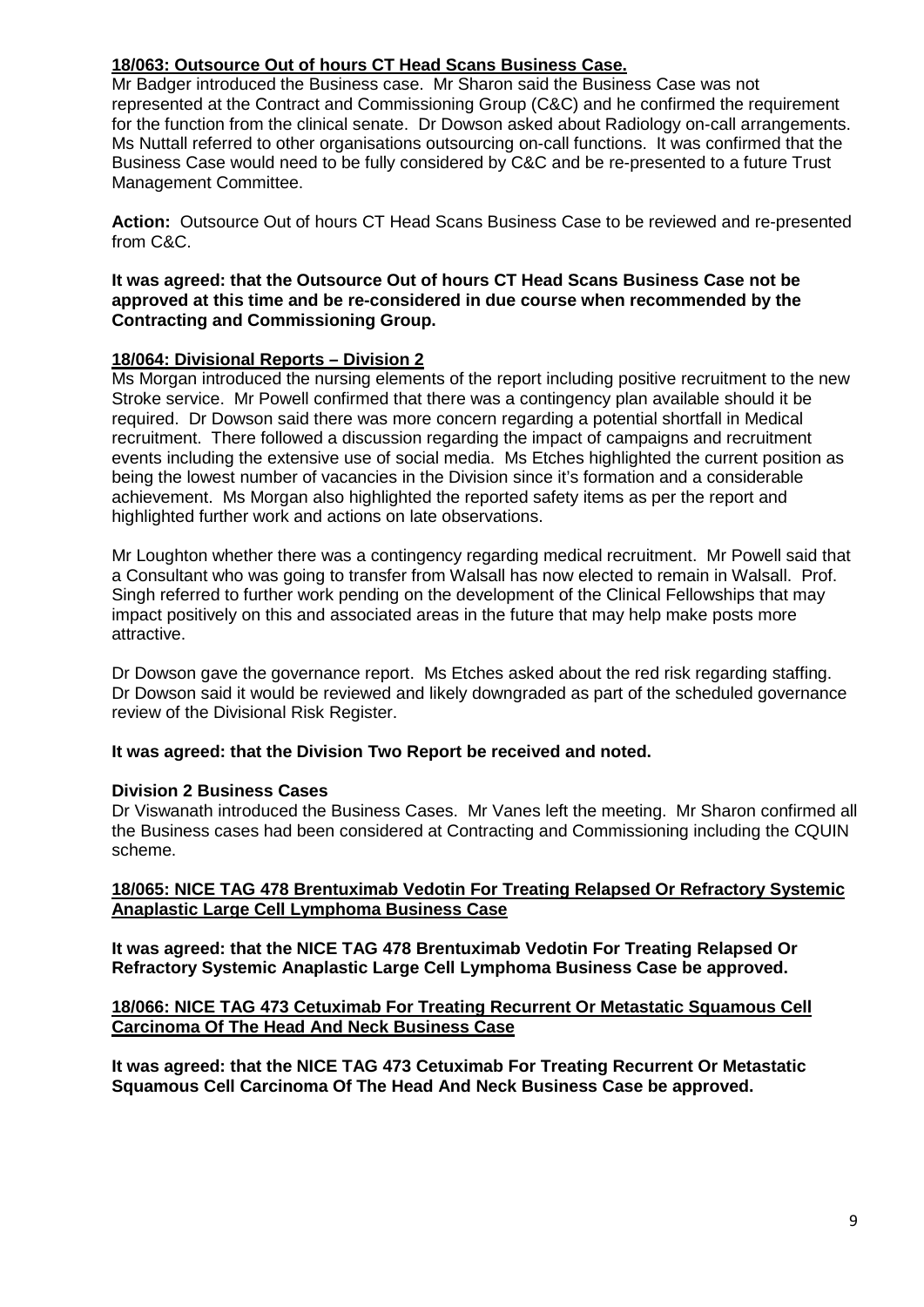# **18/067: NICE TAG 474 Sorafenib For Treating Hepatocellular Carcinoma Business Case**

**It was agreed: that the NICE TAG 474 Sorafenib For Treating Hepatocellular Carcinoma Business Case be approved.**

# **18/068: MMG Application For The Use Of Akynzeo Business Case**

**It was agreed: that the MMG Application For The Use Of Akynzeo Business Case be approved.**

#### **18/069: Use Of Evotaz For The Treatment Of HIV-1 Infection In Adults Business Case**

**It was agreed: that the Use Of Evotaz For The Treatment Of HIV-1 Infection In Adults Business Case be approved.**

# **18/070: Use Of Evotaz For The Treatment Of HIV-1 Infection In Adults Business Case**

**It was agreed: that the Use Of Evotaz For The Treatment Of HIV-1 Infection In Adults Business Case be approved.**

#### **18/071: Use Of Rezolsta For The Treatment Of HIV-1 Infection In Adults Business Case**

**It was agreed: that the Use Of Rezolsta For The Treatment Of HIV-1 Infection In Adults Business Case be approved.**

#### **18/072: Use Of Tenofovir Allafenamide For The Treatment Of HIV-1 Infection In Adults Business Case**

**It was agreed: that the Use Of Tenofovir Allafenamide For The Treatment Of HIV-1 Infection In Adults Business Case be approved.**

#### **18/073: Cobicistat: Use of Cobicistat as a booster in treatment for HIV positive adults Business Case**

**It was agreed: that the Cobicistat: Use of Cobicistat as a booster in treatment for HIV positive adults Business Case be approved.**

# **18/074: Business Case for Personalised Care and Support Planning CQUIN Business Case**

**It was agreed: that the Business Case for Personalised Care and Support Planning CQUIN Business Case be approved.**

# **18/075: Report of Director of Workforce - Executive Summary Workforce Report**

Mr Duffell introduced the report highlighting the Employee Voice Networks commencement, WRES reviews data and the cultural ambassador programme, the reduction in Nurse vacancies, e-Rostering progress, certificate of sponsorship position for recruits from overseas in Section 2.3 with a further four gained. There followed a discussion regarding the position and support from local MP's and options for future anticipated recruitment and 'over' recruitment to hedge against other organisations front-loading their recruitment to the start of the financial year and the ongoing interpersonal contact with recruits currently waiting.

Mr Powell referred to the need to revised the figures on page 7 and 8 where figures from Divisions 1 and 2 were misaligned.

#### **It was agreed: that the Executive Summary Workforce Report be received and noted.**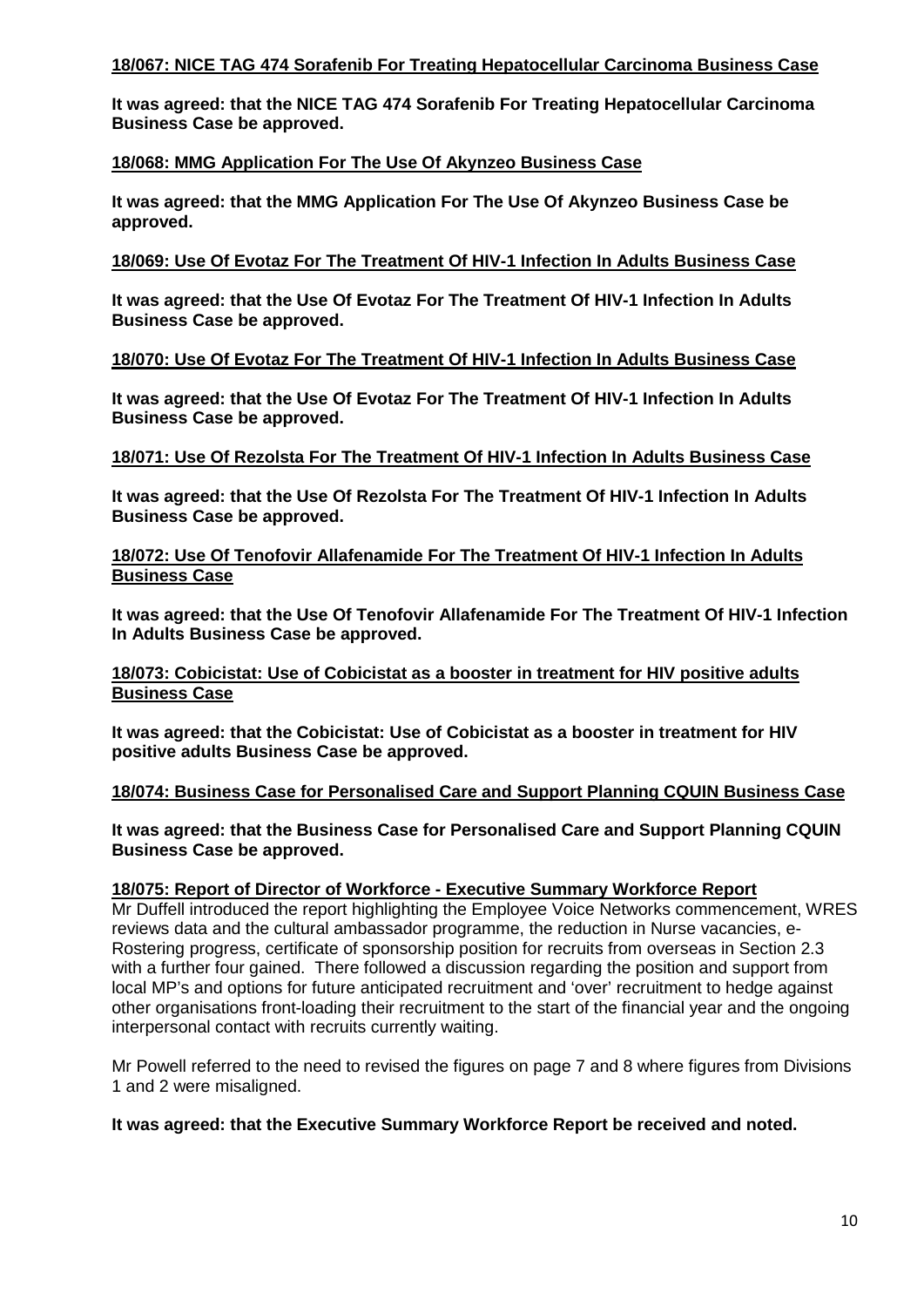Post meeting note from Sarah Allan, Senior HR Manager – Resourcing. The figures on pages 7 and 8 of the report should have read as follows:

# **Division 1**

Recruitment in progress for the following posts:

- Consultant in Paediatrics Acute
- Locum Consultant in Paediatrics –
- Community & Audio
- Consultant in Radiology
- Consultant Cellular Pathology
- Consultant Urological
- LAS ST3 General Surgery Breast
- LAS CT1/2 General Surgery Vascular
- LAS ENT CT1/2

#### **Division Two**

Recruitment in progress for the following posts:

- Consultant Gastroenterology
- Consultant in Haematology x 2
- Specialty Doctor Oncology

**18/076: Report of the Chief Operating Officer – Integrated Quality and Performance Report (IQPR)**

Ms Nuttall introduced the performance elements of the report referring to page 7 deterioration in planned operations including due to staff sickness continuing to February figures with critical care being full with greater acuity of patients. Ms Nuttall and Ms Etches clarified that planned staff absence (annual leave et al) was within accepted parameters. She also referred to page 27 and the Emergency Department (ED) performance reduction along with all similar services nationally and in the Midlands, and the consequential impact on ambulance delays in handover with greater acuity and increased length of stay when admitted. Dr Dowson said that flow into and out from the Department has been impacted upon with further work to be done to understand what else might be done. Ms Nuttall also noted the deterioration in Cancer Care figures for January and she alluded to the work already being undertaken by Dr Grummett to review meetings, setting treatment dates, work with radiology capacity within the required timeframe and the impact of the end of year break.

Mr Loughton asked about the primary care breast work promotion nationally and the consequential increase in referrals seen. Ms Nuttall referred to a national campaign amongst BME in primary care regarding this area and a near future campaign on breast cancer in over 75 women and a near future campaign on bowel cancer to follow.

Mr Loughton asked what the admission rate was from ambulance conveyances. Dr Dowson said previously it has been 40-45% with an overall rate of 16-17% through ED with a re-attendance rate similar to other ED's nationally. Mr Duffell asked about page 45 comment regarding interpretation of the figures included. Ms Nuttall confirmed this would be re-phrased.

Ms Etches highlighted elements including Friends and Family (FFT) recommendation rates tend to be slightly lower than the national average, late observations have an action plan being put in place, late moves position has improved and Dr Dowson said there are more earlier discharges at present. Ms Etches then referred to pressure injuries with a spike in avoidable occurrences with some areas of success being looked into for useful practice lessons to be shared with some external confirmation.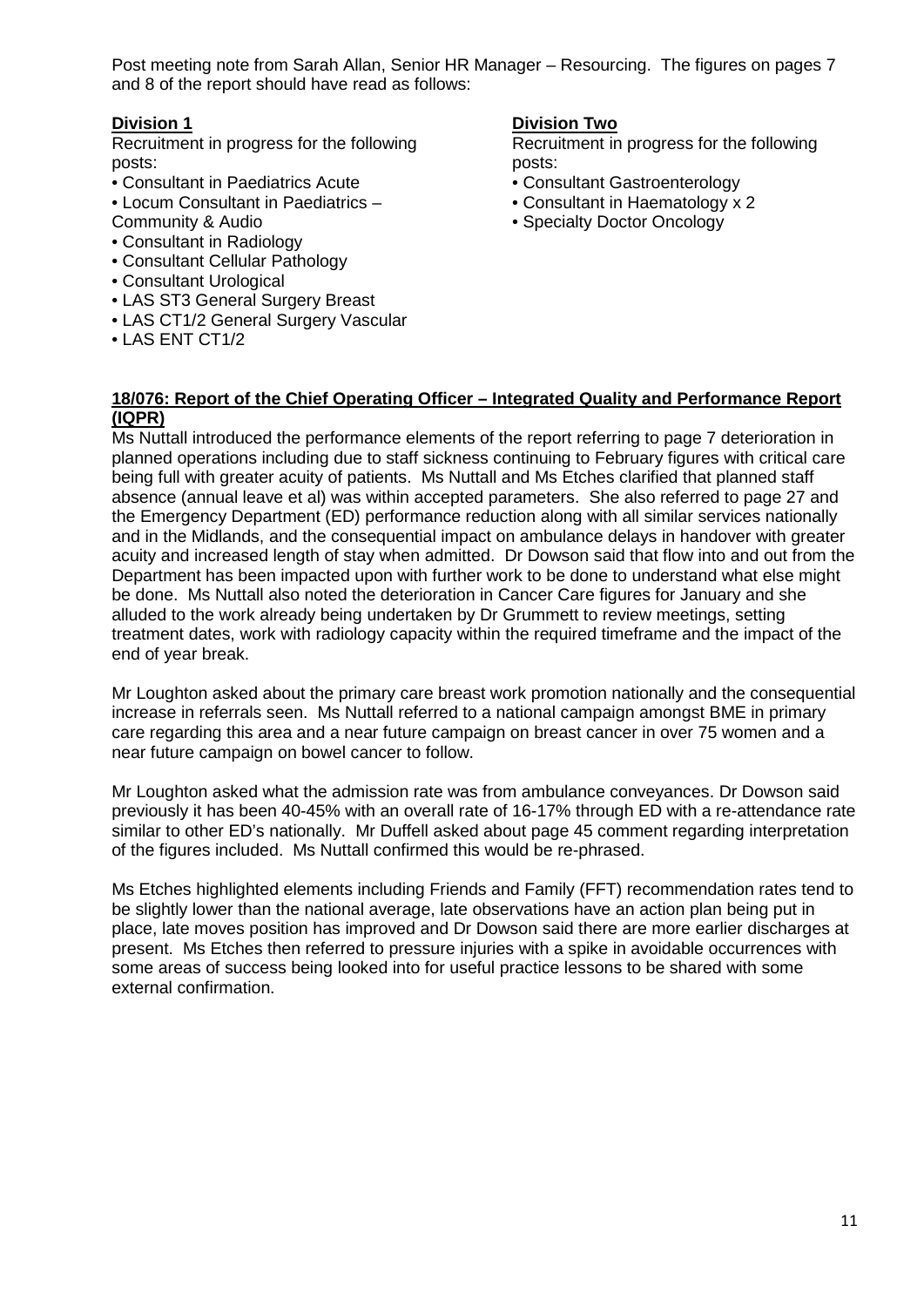Ms Etches also referred to the spike in cardiac arrests in January. Prof Cotton confirmed this experience. Ms Etches confirmed the information will be reviewed in due course as part of the scheduled mortality reviews. Dr Dowson asked whether the ED FFT figures included walk-in centres. Ms Etches confirmed inclusion in the ED figures but not the overall FFT figures. Mr Sharon asked about Medication Incidents and assurance regarding the quality of the data. Ms Tennant confirmed the data reporting rates and accuracy is work in progress and that the message of reporting all incidents is focussed on learning but that the current rate still represents underreporting. She went on to highlight the need to feed back to staff reporting and staff in general key trends and themes information, lessons and learning.

Ms Tennant said many incidents relate to the basic education and training of staff and patients in relation to medicines and medicines instructions. She confirmed that PSIG co-ordinate and monitor the data. Ms Etches concurred with the view that there was under-reporting and inconsistency across areas. Ms Tennant added her experience regarding the Trust being a training organisation and therefore each new cohort tend to repeat the same mistakes year on year, She said that the introduction of EPMA will stop some of the basic errors but may introduce new or changed risks. Mr Loughton asked how the Trust reporting rates compared to other organisations. Ms Tennant said RWT is in the upper half in terms of numbers reported. Mr Loughton shared his view that the focus stays on learning from such reporting. Ms Tennant also highlighted the number of issues in Primary Care. Mr Sharon asked whether the RWT figures included vertically integrated primary care practices. Ms Tennant said that these are starting to appear in the figures but they use direct reporting to NRLS at present. Mr Loughton and Ms Tennant agreed on the need to keep the figures for the Primary Care reporting distinct from other services.

Prof Singh asked how the information is fed back to the medical staff and junior doctors involved. Ms Tennant outlined that feedback is given to the education supervisor and the individual Doctor. Dr Dowson referred to a video relating to the use of 'Greatix' reporting on positive practice – learning from excellence. Ms Etches said that the Trust was looking at using the Greatix approach.

#### **It was agreed: that the Integrated Quality and Performance Report (IQPR) be received and noted.**

# **18/077: Report of the Chief Nursing Officer (Comprising: Red Incidents, Red Complaints and High Level Operational Risks for Corporate Areas)**

Ms Etches highlighted the revised approach to flexible visiting operation is forward for approval. She referred to the next cohort of TNA's of 14 are starting. Ms Etches said there has now also been an impact on Nurse recruitment at the University – 45 out of approximately over 100 have been offered to date. She also confirmed that all the overseas recruits are now in place. Ms Etches asked about revising the report to focus on Red Risks and Policies overdue. She reminded Directors of the good governance requirement to undertake due process with Policy reviews and revisions.

Mr Loughton asked whether it was clear why the impact on recruitment to Nursing university numbers seemed to have been delayed. Ms Etches said that previously Wolverhampton has always previously spread over application across health sciences degree's whereas now the alternative training route are more established with income whilst learning. There was discussion regarding the relative age profiles locally and nationally. Ms Etches said it links to the conversation recently regarding the future workforce roles and definitions.

Mr Duffell said issues have been raised at national level. Mr Loughton asked for a letter to be drafted to local MP's regarding this issue.

**Action:** Ms Etches and Mr Duffell to draft a letter for the CEO to local MP's regarding issues relating to the training and availability of the future graduate Nursing Workforce.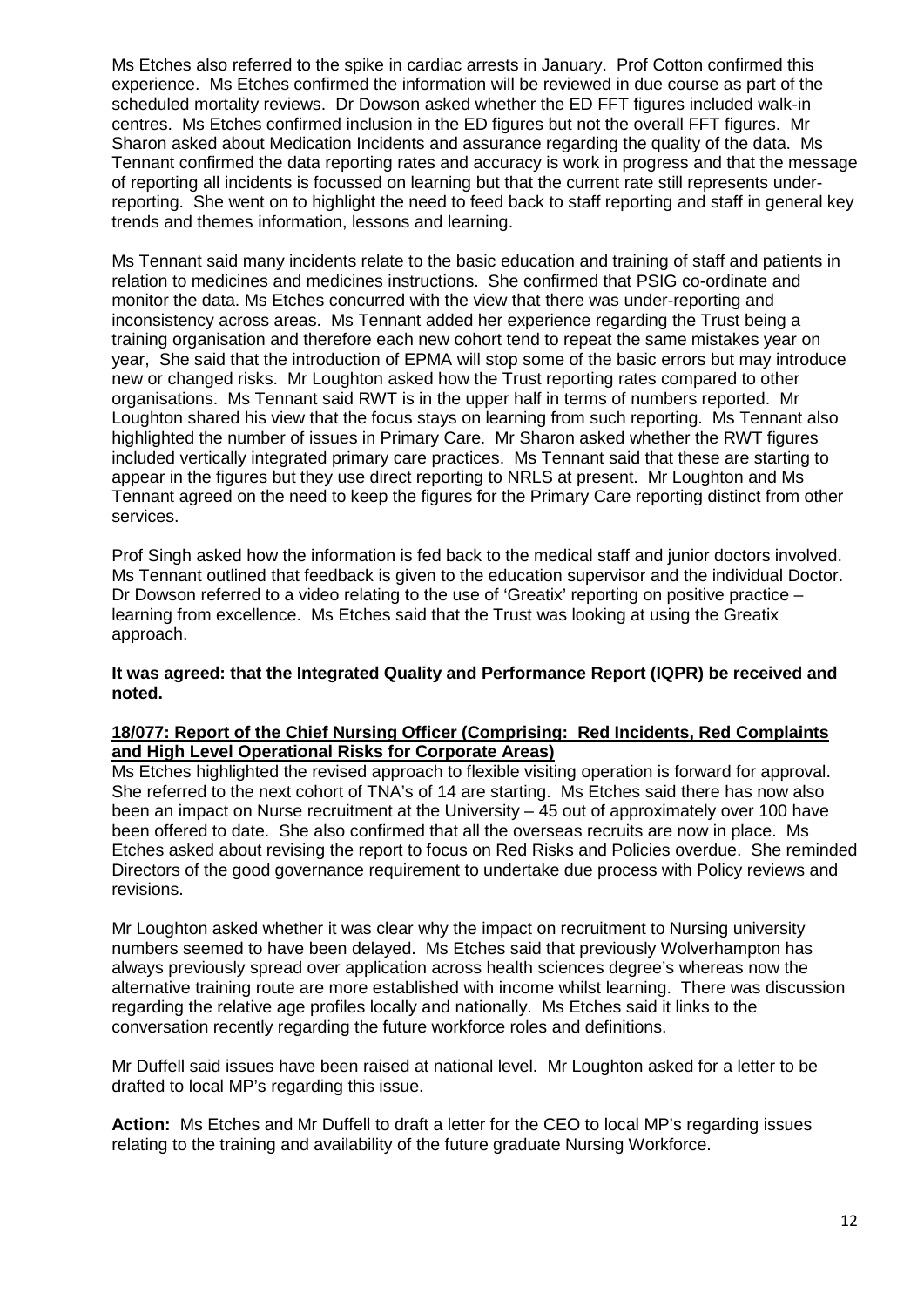Prof Singh asked whether this was a predictable part of the shift to a graduate Nursing Workforce to increase to a wider skill mix. Ms Etches said she did not think this was related to any planned shift in skill mix. She added that the other routes such as Nursing Apprenticeships also present a significant cost pressure for the organisation.

# **It was agreed: that the Report of the Chief Nursing Officer be received and noted.**

# **18/078: Report of the Chief Finance Officer - Finance Report Month 10**

Ms Troalen introduced the report and highlighted a concern nationally regarding income to Trust in January 2018 from cancelled activity and that this had not had an impact on RWT to the same extent as some other organisations. She provided a summary of the financial performance in month and to date highlighted the known risks for the forecast and the relative position to the control total and predicted year end position.

# **It was agreed: that the Report of the Deputy Chief Finance Officer be received and noted.**

# **18/079: Capital Programme Update – Month 10**

Mr Nahib introduced the report headlines including being in line with planned spend and schemes for the remainder of the year currently on schedule.

# **It was agreed: that the Capital Programme Update be received and noted.**

# **18/080: Minutes of the Operational Finance Meeting**

# **It was agreed: that the Minutes of the Operational Finance Meeting be received and noted.**

#### **18/081: Report of the Director of Strategic Planning and Performance - Financial Recovery Board – monthly update**

Mr Sharon introduced the report and reflected the significant size of the Cost Improvements achieved to date and the significant achievement of this. He said the NHSI Use of resources review with Carter metrics, GIRFT initiative and Model Hospital metrics demonstrate the extent of the Trust's work on efficiency and improvement.

Mr Sharon highlighted that the initial cost improvement aim for 2018-2019 was circa £20-25m. He said that to date full year effects of 17/18 schemes provides approx. £3m with further schemes being sought.

# **It was agreed: that the Financial Recovery Board be received and noted.**

# **18/082: Report of the Director of Integration - Vertical Integration Report**

Mr Loughton referred to the successful exploitation of some of the intellectual property the Trust has from the work undertaken by the Trust.

# **It was agreed: that the Vertical Integration Report – Primary Care be received and noted.**

# **Policies and Strategies for Approval**

# **18/083: OP67 Patient Escort Policy & OP57 Oxygen Policy amendment**

# **It was agreed: that OP67 Patient Escort Policy & OP57 Oxygen Policy amendment be approved.**

# **18/084: IP04 Transportation of Specimens Policy**

**It was agreed: that IP04 Transportation of Specimens Policy be approved.**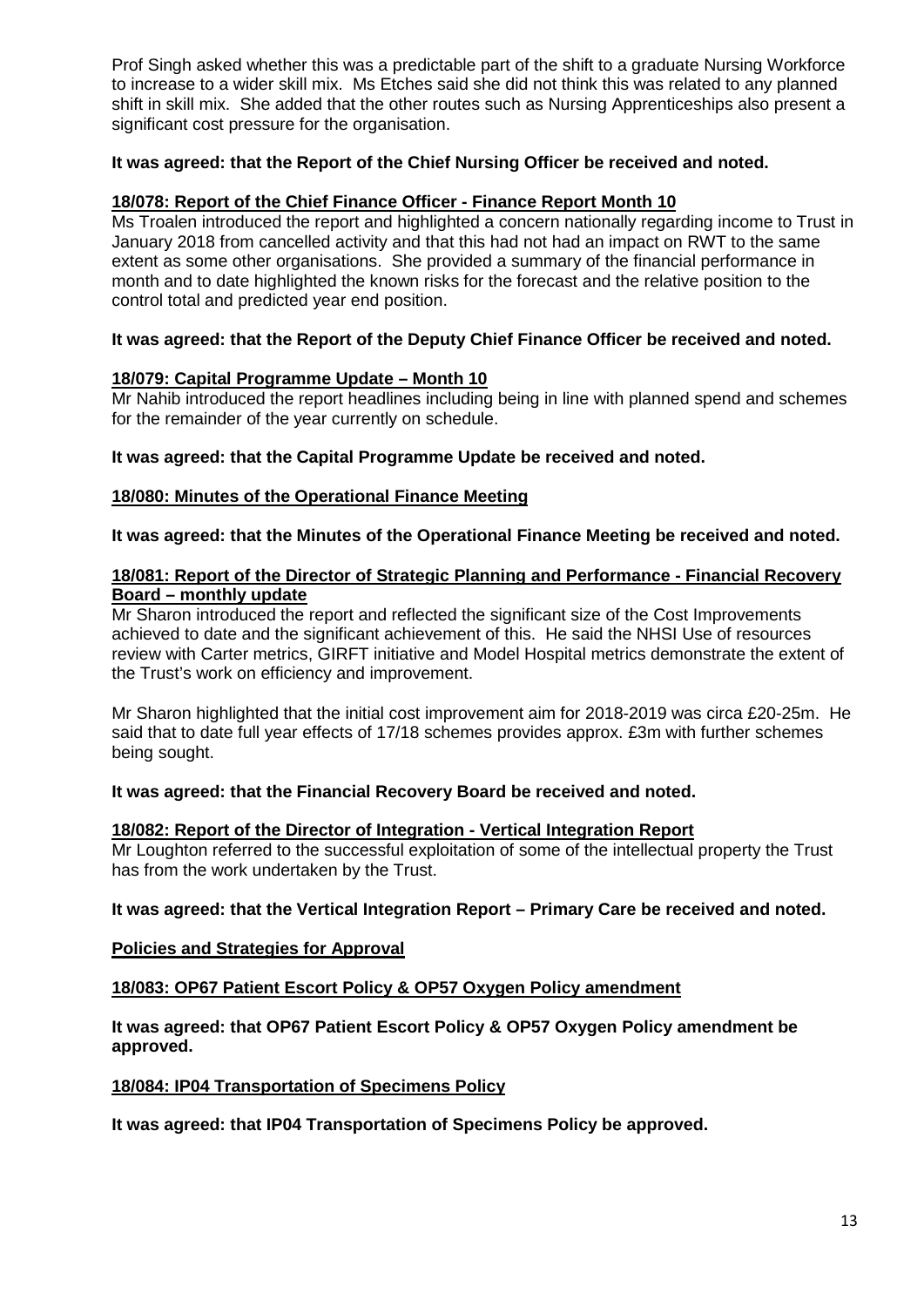# **18/085: IP05 Linen Policy (renamed Laundry Management Policy)**

**It was agreed: that IP05 Linen Policy (renamed Laundry Management Policy) be approved.**

# **18/086: IP06 Prevention, Control & Management of C.difficile Policy**

**It was agreed: that IP06 Prevention, Control & Management of C.difficile Policy be approved.**

# **18/087: MP08 NEW Use of Free Drugs Policy**

**It was agreed: that MP08 NEW Use of Free Drugs Policy be approved.**

# **18/088: HR06 Dispute Resolution in the Workplace Policy (including Dignity and Respect at Work) Policy**

**It was agreed: that HR06 Dispute Resolution in the Workplace Policy (including Dignity and Respect at Work) be approved.**

# **18/089: HS11 Management of Medical Devices Policy**

Mr Badger alerted all staff to the requirement regarding restricting access for commercial representatives. Ms Tennant asked whether this could be extended to Pharmaceutical representatives. Medical staff present were supportive of this and that any approaches are done through an agreed process for specific products, issues or relationships in advance.

**It was agreed: that HS11 Management of Medical Devices Policy be approved.**

# **18/090: OP89 Certification of Death Policy**

**It was agreed: that OP89 Certification of Death Policy be approved.**

# **18/091: Visiting Charter SOP (Previously CP43)**

**It was agreed: that Visiting Charter SOP (Previously CP43) be approved.**

# **18/092: Management of External Visits SOP**

# **It was agreed: that Management of External Visits SOP be approved.**

# **18/093: Chaperone SOP**

Mr Badger said there had been some issues now clarified by GMC Guidance and MDU with the required documentation. He recommended clinical staff be made aware.

# **It was agreed: that Chaperone SOP be approved.**

# **18/094: Huddleboard SOP**

Dr Dowson asked clarification be included regarding Section 2 and D2A. Ms Nuttall agreed.

# **It was agreed: that Huddleboard SOP be approved subject to the clarification raised.**

# **18/095: Risk (Standing Item)**

Ms Etches highlighted the risk regarding Nurse training and future recruitment. Mr Duffell said this could be added to an existing risk regarding future workforce availability.

# **18/096: Any Other Business**

There was no other business raised.

# **18/097: Date and Time of next meeting**